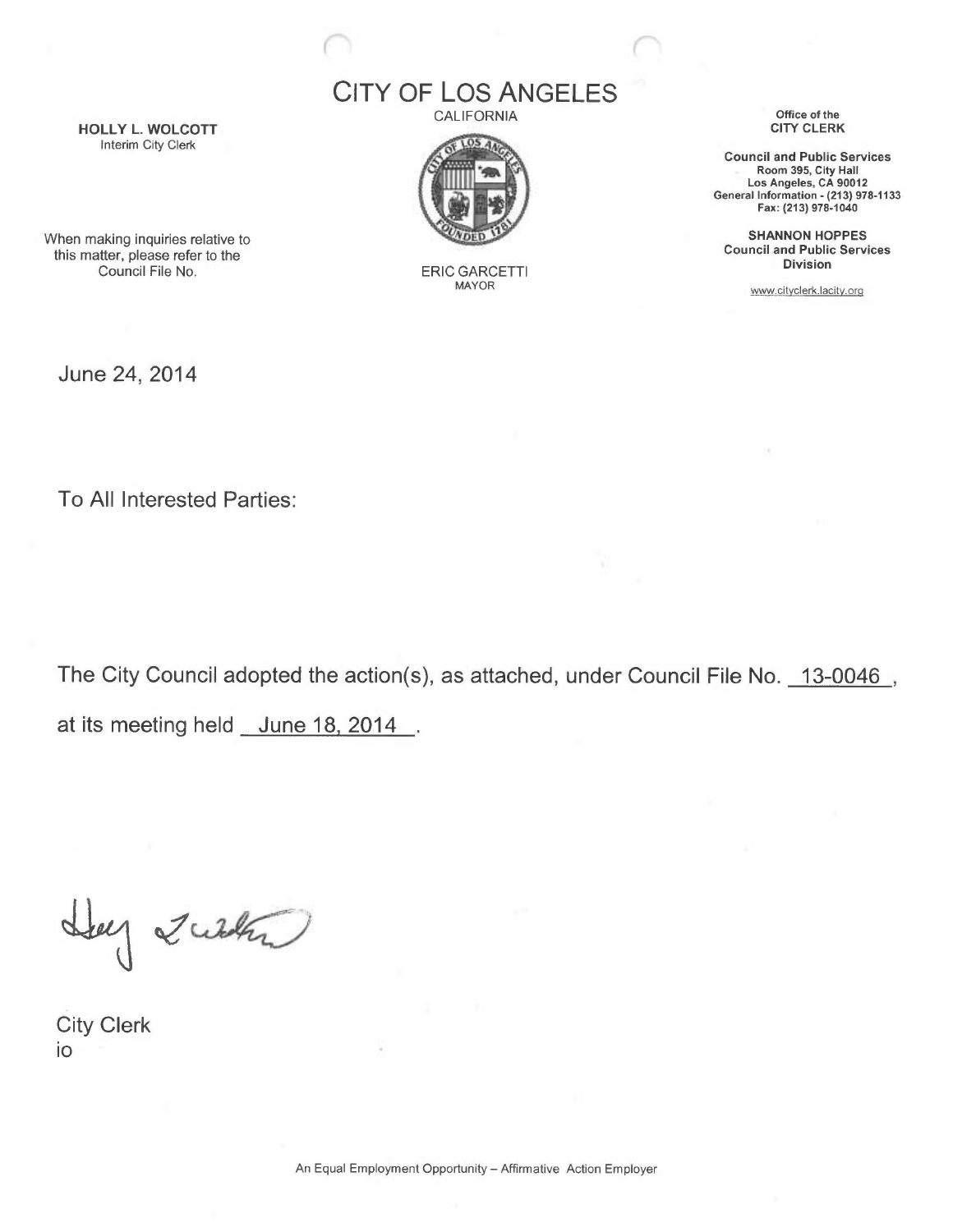| Mayor's Time Stamp       |                                                                                                       |                                                 | City Clerk's Time Stamp                       |
|--------------------------|-------------------------------------------------------------------------------------------------------|-------------------------------------------------|-----------------------------------------------|
| 2014 世紀 20 4M 9:18       |                                                                                                       |                                                 | 2014 JUN 20 AM 9:15                           |
| CITY OF LIFE AND LILL    | <b>FORTHWITH</b>                                                                                      | BY.                                             | <b>CITY CLERK</b><br><b>OFPLITY</b>           |
|                          | SUBJECT TO THE MAYOR'S APPROVAL                                                                       |                                                 |                                               |
|                          |                                                                                                       |                                                 |                                               |
| COUNCIL FILE NO. 13-0046 |                                                                                                       | <b>COUNCIL DISTRICT</b>                         |                                               |
|                          | COUNCIL APPROVAL DATE ____ June 18, 2014                                                              |                                                 |                                               |
|                          |                                                                                                       |                                                 |                                               |
|                          | RE: FUNDING RELATED TO DEVELOPMENT SERVICES REFORM                                                    |                                                 |                                               |
|                          | LAST DAY FOR MAYOR TO ACT ___ JUN 3 0 2014<br>(10 Day Charter requirement as per Charter Section 341) |                                                 |                                               |
|                          | DO NOT WRITE BELOW THIS LINE - FOR MAYOR USE ONLY                                                     |                                                 |                                               |
|                          | <b>APPROVED</b>                                                                                       | *DISAPPROVED<br>*Transmit objections in writing |                                               |
|                          | DATE OF MAYOR APPROVAL OR DISAPPROVAL                                                                 |                                                 | pursuant to Charter Section 341               |
|                          |                                                                                                       | 耍                                               |                                               |
| <b>MAYOR</b>             |                                                                                                       | <b>ALLINE</b>                                   | <b>EZ NIC +</b><br><b>SITY CLERK</b><br>PM 3: |